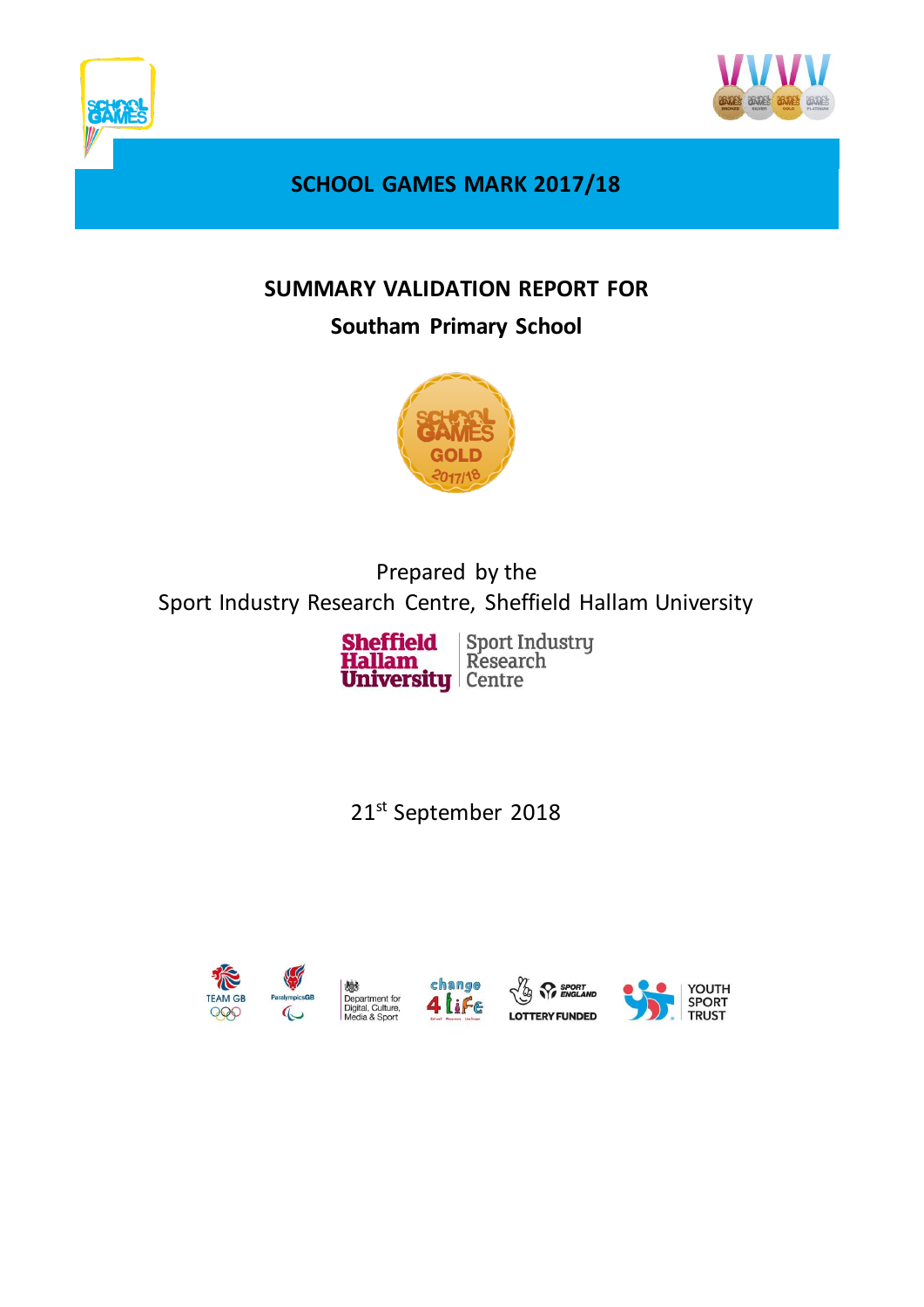

**Sheffield** 

Sport Industry

| School Name: | Southam Primary School | Type of School: | Primary school with KS2 of 121 to 499 students |
|--------------|------------------------|-----------------|------------------------------------------------|
| Award:       | Gold                   | Date of visit:  | 21 <sup>st</sup> September 2018                |

## *Introduction:*

The Sport Industry Research Centre at Sheffield Hallam University has been contracted by Sport England to conduct an independent validation on 325 schools covering 225 SGO areas for the 2017/18 period. As part of our validation visits we have been asked to make recommendations regarding improving the Mark criteria for future years and therefore the criteria for this year is again subject to changes based on the feedback we receive and the validations completed. Southam Primary School provided evidence of meeting or exceeding the required criteria in order to achieve the Gold School Games Mark. The key School Games Mark criteria relating to the Gold award are highlighted below and a green /red score has been made in relation to the evidence seen or discussed with the validation team.

| <b>Scoring Key</b>                                                                                                                                                                          | Green                                                                                        | <b>Red</b>                       |               |      |     |  |  |  |
|---------------------------------------------------------------------------------------------------------------------------------------------------------------------------------------------|----------------------------------------------------------------------------------------------|----------------------------------|---------------|------|-----|--|--|--|
|                                                                                                                                                                                             | Clear evidence provided                                                                      | Little, no or incorrect evidence |               |      |     |  |  |  |
| Summary of evidence from validation visit                                                                                                                                                   |                                                                                              | <b>Bronze</b>                    | <b>Silver</b> | Gold |     |  |  |  |
| <b>Prerequisites</b>                                                                                                                                                                        |                                                                                              |                                  |               |      |     |  |  |  |
| A system in place to track young people's participation in the School Games.                                                                                                                |                                                                                              |                                  |               |      |     |  |  |  |
| Opportunities which attract less active young people to participate in physical activity.                                                                                                   |                                                                                              |                                  |               |      |     |  |  |  |
| Have a member of staff actively engaged with their SGO as part of their CPD.                                                                                                                |                                                                                              |                                  |               |      |     |  |  |  |
| Have a positive approach to delivering physical activity                                                                                                                                    |                                                                                              |                                  |               |      |     |  |  |  |
| Primary Only: Have registered on www.activeschoolplanner.org                                                                                                                                |                                                                                              |                                  |               |      |     |  |  |  |
| Positioned 'personal challenge' as a key component of your School Games provision.                                                                                                          |                                                                                              |                                  |               |      |     |  |  |  |
| Held a School Games Day and registered the day on your School Games dashboard.                                                                                                              |                                                                                              |                                  |               |      |     |  |  |  |
| A calendar of competition which demonstrates opportunities for young people with SEND.                                                                                                      |                                                                                              |                                  |               |      |     |  |  |  |
| A notice board and/or in-house school digital system that promotes School Games activity                                                                                                    |                                                                                              |                                  |               |      |     |  |  |  |
|                                                                                                                                                                                             | Maximise the School Games Values or your School values to support all young people.          |                                  |               |      |     |  |  |  |
| Participation                                                                                                                                                                               |                                                                                              |                                  |               |      |     |  |  |  |
| The provision of physical education and school sport at your school                                                                                                                         |                                                                                              |                                  |               |      |     |  |  |  |
| Engaging pupils in extracurricular sporting activity every week                                                                                                                             |                                                                                              |                                  |               | 35%  | 50% |  |  |  |
|                                                                                                                                                                                             | Have targeted provision for the least active i.e. those identified at the start of the year. | N/A                              | 10%           | 15%  |     |  |  |  |
| Competition                                                                                                                                                                                 |                                                                                              |                                  |               |      |     |  |  |  |
| Provides School Games competition at Level 0 Personal Challenge/Digital Competition                                                                                                         | N/A                                                                                          |                                  |               |      |     |  |  |  |
| Provides approved School Games competition at Level 1                                                                                                                                       |                                                                                              |                                  |               |      |     |  |  |  |
| Provides approved School Games competition at Level 2                                                                                                                                       |                                                                                              |                                  |               |      |     |  |  |  |
| Provides approved School Games Level two competitions for B teams and C teams                                                                                                               |                                                                                              |                                  |               |      |     |  |  |  |
| Promote the School Games to parents and the local community as specified.                                                                                                                   | N/A                                                                                          |                                  |               |      |     |  |  |  |
| <b>Workforce</b>                                                                                                                                                                            |                                                                                              |                                  |               |      |     |  |  |  |
| Engages students in leading, managing and officiating in School Games activity.                                                                                                             |                                                                                              |                                  |               | 10%  | 15% |  |  |  |
| Every young person is provided the opportunity to 'learn to lead' through curriculum PE                                                                                                     | N/A                                                                                          | N/A                              |               |      |     |  |  |  |
| (i) Can provide evidence of how students have been engaged in planning and developing<br>School Games activity (Silver) and (ii) Have a School Sport Organising Committee/Crew (Gold)       |                                                                                              |                                  |               |      |     |  |  |  |
| Is utilising sports coaches to support school sport activity.                                                                                                                               | N/A                                                                                          |                                  |               |      |     |  |  |  |
| Can provide evidence of training wider school staff to support school sport activity.                                                                                                       | N/A                                                                                          | N/A                              |               |      |     |  |  |  |
|                                                                                                                                                                                             | N/A                                                                                          |                                  |               |      |     |  |  |  |
| Primary Only: Completed the self-review tool (Activity Heatmap) and demonstrate principles.<br><b>Clubs</b>                                                                                 |                                                                                              |                                  |               |      |     |  |  |  |
| Can evidence active links with a number of local sports club (as specified).                                                                                                                | N/A                                                                                          | 3.                               | 5             |      |     |  |  |  |
|                                                                                                                                                                                             | N/A                                                                                          |                                  |               |      |     |  |  |  |
| Evidence that the club relationship is about the provider delivering taster sessions on site or is<br>a partner host site for the activity and young people are actively engaged to attend. |                                                                                              |                                  |               | 1    | 2   |  |  |  |